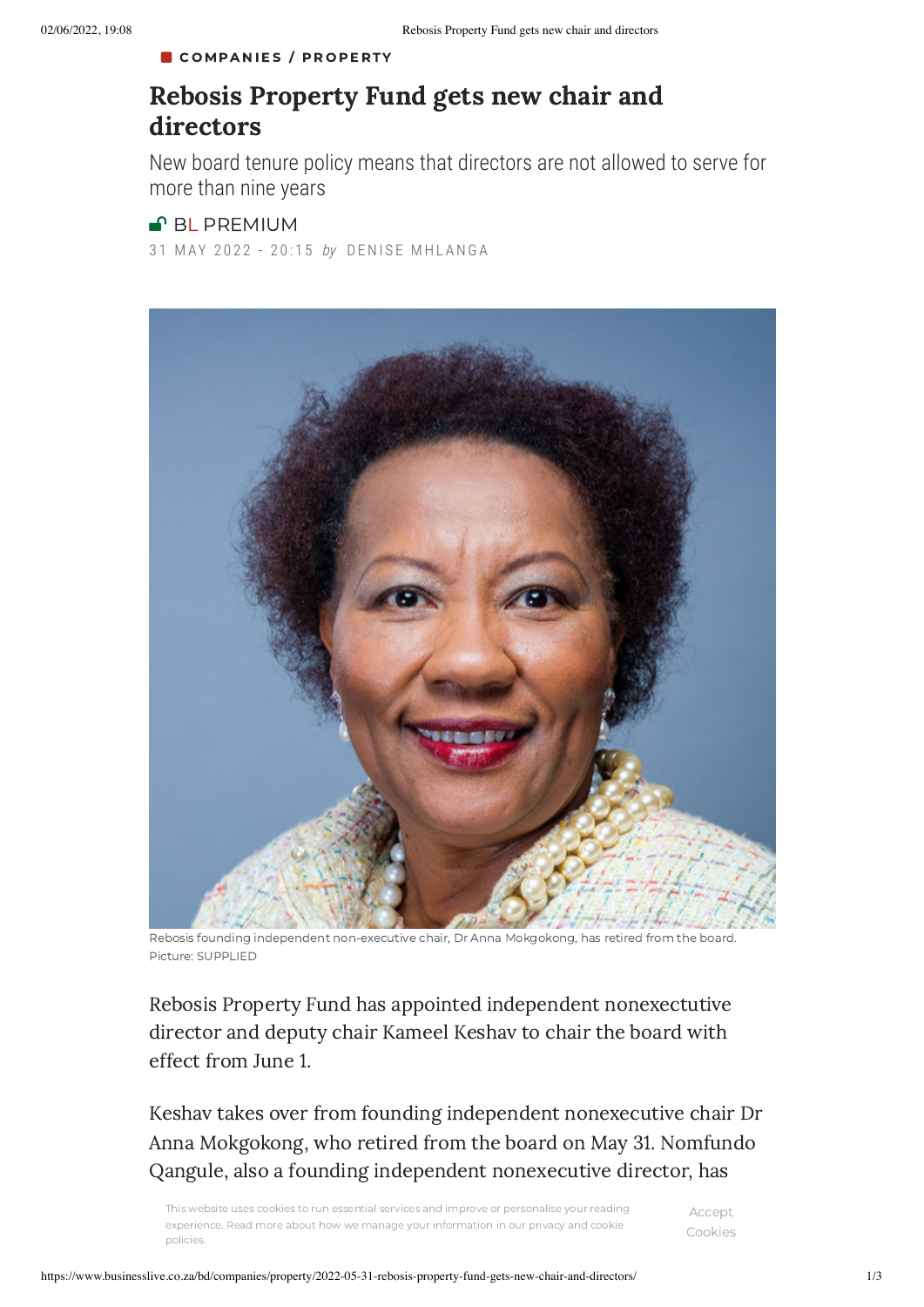The two have served on the board since Rebosis listed in 2011. The new board tenure policy states that board members can serve for no more than nine years.

Mokgokong said that under her leadership the nominations committee started a comprehensive review of the board structure with a view to strengthening its independence, diversity, knowledge, skills and experience.

"I am satisfied that my and Ms Qangule's decision not to stand for reelection paves the way for new independent nonexecutives to be introduced to the board while retaining sufficient corporate memory," Mokgokong said.

Rebosis appointed three new independent nonexecutive directors: Monica Khumalo, with 25 years of experience in the property sector; Paul Serote, a chartered accountant; and advocate Oratile Mosetlhi, a seasoned professional with more than two decades post-qualification and property experience. Mosetlhi also serves as the lead independent director on the board of SA Corporate Real Estate.

The company also appointed Sandra Mqina as an executive director. She is the former head of operations at Delta Property Fund and joined Rebosis in December 2021 as head of commercial operations.

Rebosis is a JSE-listed real estate investment trust (Reit) which owns retail space, offices and industrial assets valued at R13bn.

[mhlangad@businesslive.co.za](mailto:mhlangad@businesslive.co.za)

This website uses cookies to run essential services and improve or personalise your reading experience. Read more about how we manage your [information](https://www.businesslive.co.za/privacy-policy) in our privacy and cookie policies.

Accept Cookies